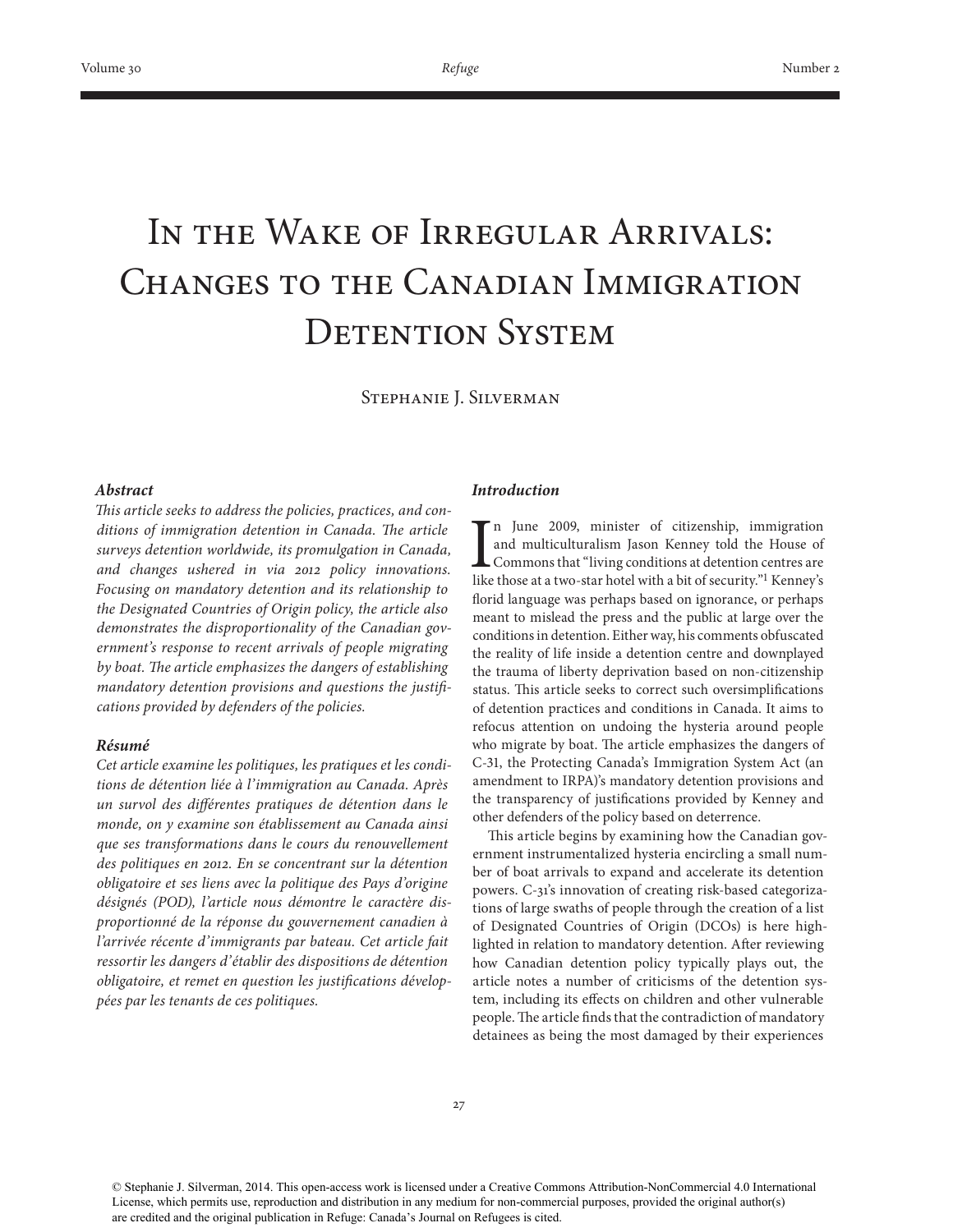in detention but also the most likely to be released into Canadian society make this policy a confusing and incoherent course for Canada to be following.

# *Arrivals by Boat and the Advent of Mandatory Detention in Canada*

The history of asylum seekers and migrants using boats to reach Canada's shores is not long. In 1914, the government turned away more than 300 Sikh Indian nationals on board the *Komagata Maru*. When the ship eventually arrived back in Calcutta, 20 people were killed in a riot and others were detained and tortured. In 1939, 936 Jewish refugees were sent back to Europe after their ship, the SS *St. Louis*, was refused landing in Cuba, the United States, and eventually Canada. Many of the Jewish refugees were arrested upon landing and dispatched to death in concentration camps. While the Canadian government issued an informal apology in 2008 for what happened with (to?) the *Komagata Maru* passengers, it has yet to issue an official apology for rejecting the SS *St. Louis*, save for a memorial to the Jewish refugees erected at Pier 21 in Halifax in 2011.

In the modern period, eight ships have arrived collectively ferrying about 1,500 people: in 1986, 152 Tamils landed off the east coast of Newfoundland; in 1987, 174 Sikhs landed in Nova Scotia, prompting an emergency summer recall of Parliament; four ships carrying just under 600 Chinese migrants came to British Columbia's coast in 1999; and the two most recent cases—MV *Ocean Lady* and MV *Sun Sea* which brought 575 Tamils to British Columbia in October 2009 and August 2010, respectively. Cumulatively, these eight vessels have conveyed 0.2 per cent of total refugee arrivals in Canada over the past 25 years.<sup>2</sup>

### *C-31's Mandatory Detention Provision*

Canadian detention centres house a variety of de facto mandatory detainees. These people include migrants posing flight or security risks or who have not proven their identities and who could not find sureties in Canada; postsentence, pre-removal offenders transferred directly to prison to await deportation; nationals from DCOs or other migrants with "manifestly unfounded" cases put on a "fasttrack" process; and Security Certificate detainees. There are also people who are legally or effectively stateless, such as Baha'i practitioners from Iran and Palestinians in the first category, and North Korean and Somali nationals in the second. Yet it was partially in response to the recent landings of the MV *Ocean Lady* and MV *Sun Sea*, and partially to complement its deterrence of unwanted migration agenda, that the Canadian government moved to *formalize* its use of mandatory immigration detention. C-31, the Protecting Canada's Immigration System Act (an amendment to IRPA),

was introduced in February 2012 and eventually passed that December.

Under C-31, the minister of public safety may designate two or more foreign nationals as a group of "irregular arrivals" on the basis that they cannot be examined in a timely manner or on suspicions of "smuggling." Such groups are given a two-week review of refugee admissibility. If the Designated Foreign Nationals (DFN) classification goes through, the group is liable for a one-year period of detention for all persons aged 16 or older; the minister will use discretionary power to decide whether to detain children under 16 or to forcibly separate them from accompanying parents for one year. The 9 May 2012 amendments to Bill C-31 introduced the possibility of conducting a review every 180 days.

DFN stigmatization continues after release from detention. Even if the Immigration and Refugee Board finds that they are persons in need of protection, there is a five-year bar on DFNs applying for permanent residence. DFNs face several consequences as a result of their designation during this five-year period: prohibition from family reunification; requirements to report regularly to immigration authorities for questioning and to produce unspecified documents on demand; and a ban from travelling outside Canada for any reason.3

Within six months of its becoming legislation, the minister of public safety has used the "irregular arrivals" designation once, in relation to a group of Romanian asylum seekers in December 2012. This group opted to return to Romania rather than press their cases to stay in Canada and endure the year in detention.

### *The Designated Countries of Origin List*

After repeatedly imploring the overloading of the refugee determination system by "bogus claimants" and "fraudsters," particularly in relation to the Hungarian Roma or those fleeing the violence in Mexico, the government introduced the concept of Designated Countries of Origin into Canadian legislation through C-31. DCOs are presumed to be "safe" countries that "do not normally produce refugees, have a robust human rights record and offer strong state protection."4 The minister of citizenship, immigration and multiculturalism designates countries as DCOs on the basis of quantitative factors (a rejection rate of at least 75 per cent (including withdrawn and abandoned cases), or a withdrawn and abandoned rate of at least 60 per cent), or on the basis of the minister's opinion that the country exhibits the hallmarks of a refugee-protecting country, including an independent judiciary, enjoyment of democratic rights, etc.5

How does a refugee claimant from a DCO apply for protection in Canada? The Canadian government expects to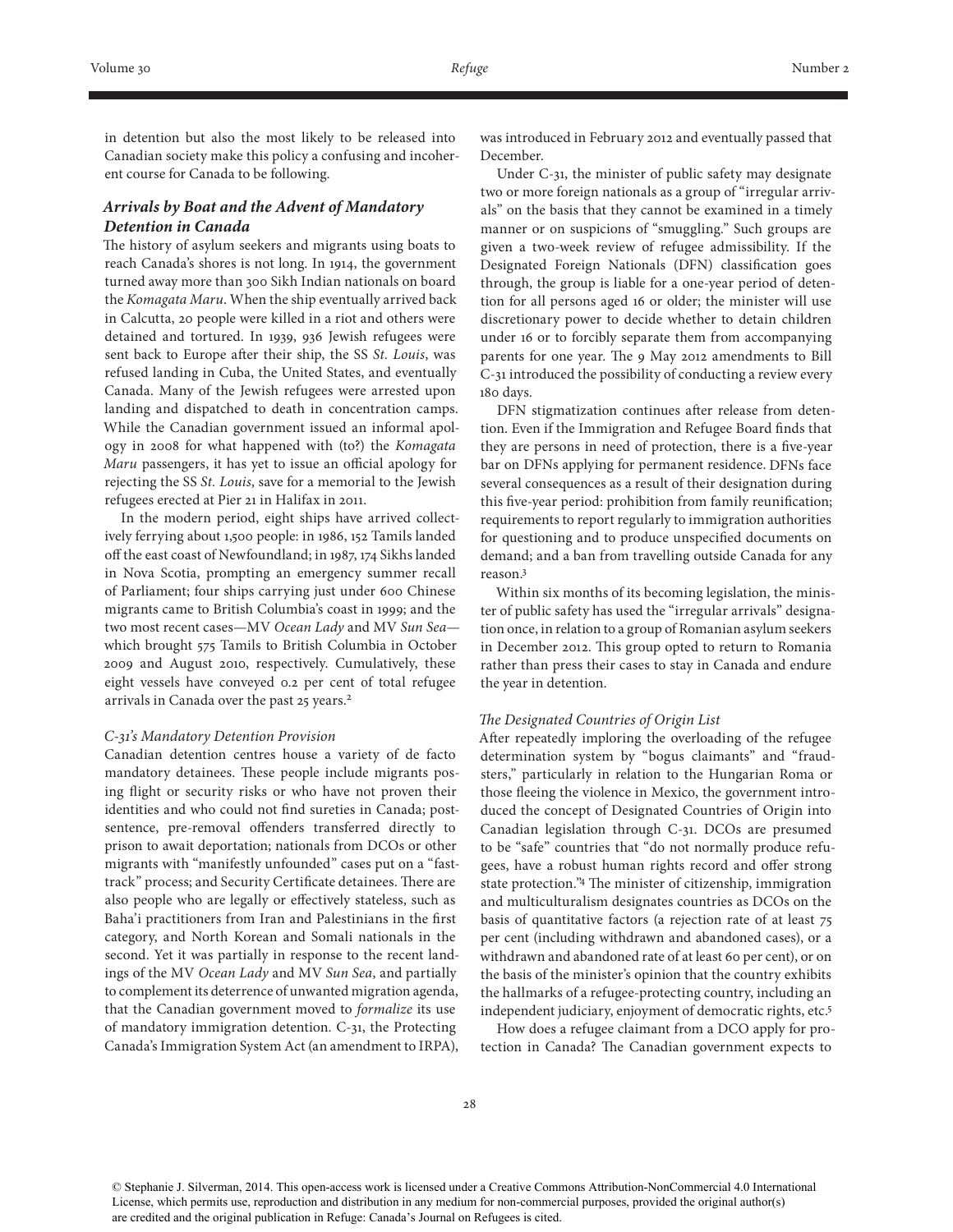hold hearings on refugee claims of DCO nationals within 30–45 days after referral of the claim to the IRB, as opposed to the 60-day timeframe for other refugee claimants. Unlike regularly streamed claimants, failed DCO claimants will neither have access to the Refugee Appeal Division nor be permitted to apply for a work permit upon arrival in Canada.6 Legal aid reductions announced by the Canadian government in April 2013 mean that asylum claimants in Ontario who originate from any of the DCO safe countries may no longer be entitled to legal aid and representation at their hearings.7 Of course, a DCO claimant is not an automatic candidate for detention, but certain situations predispose such claimants to the possibility. In any event, the creation of a DCO list in C-31 and the new timelines make it "very difficult to file a claim" and ensure that "certain groups of asylum seekers will be excluded from the system and returned to their countries of origin."8

The original December 2012 list of 25 DCOs had been expanded to 37 countries as of June 2013. Included in this list are the United States, Mexico, and most countries in the European Union. Some of the choices of DCOs have been met with outcry from the legal and advocacy communities. The addition of Hungary to the list has been particularly protested. At a press conference on 14 December 2012, Minister Kenney defended this choice by arguing that "95% of claims in 2011 were fraudulent. They were either abandoned, withdrawn, or refused." The Canadian Association of Refugee Lawyers disputes this claim, suggesting instead that the 95 per cent number ignores both the fact that almost 3,000 of the 4,400 claims (68 per cent) had not been decided at the time of the press conference, and also the 18 per cent rate of acceptance for Hungarian claims heard at the IRB. Indeed, the mounting evidence that Hungary is not able to provide protection for vulnerable people from racist and anti-Semitic attacks within its borders<sup>9</sup> leads some refugee advocates to believe that the addition of Hungary to the DCO list was a specious effort to curb the influx of Roma into Canada.10

The level of discretionary decision-making afforded to the Minister of Citizenship, Immigration and Multiculturalism in crafting the DCO list is high. As mentioned, the minister sets both the quantitative and qualitative standards for inclusion. There is no public conversation to debate and justify the percentage of rejected cases or transparency of the judiciary that lead to a country being found not to produce refugees. Also worrying is the fact that the minister can add more countries to the DCO list at any time, also without public consultation. More generally, as Petra Diop points out, the DCO policy is "profoundly reductionist and allows for entire groups of refugee claimants to be labeled as 'frauds' on the basis of hailing from a Designated Country of Origin."11

## *Conditions in Immigration Detention Centres*

International law generally permits the detention of migrants, pending admissions or deportations, and considers it to be administrative, non-punitive, and ancillary to immigration control.12 It is understood as a second-best product of immigration enforcement meant to safeguard other aspects of control, including deportation. International law sets limits on detention according to principles of proportionality, due diligence, and non-arbitrariness.13 Detention should be used thoughtfully and as a last resort.<sup>14</sup> Individualized assessments should take into account the individual's personal history and risk of absconding before a detention decision is made. The detention of vulnerable people including unaccompanied elderly persons, survivors of torture or trauma, persons with mental or physical disabilities, pregnant or nursing women, and minors—should be especially avoided. Before resorting to detention, states must ensure that a range of alternative, less restrictive, non-custodial measures are available; they must also demonstrate that these so-called alternatives to detention programs will not be effective.15 It is unclear how these issues of concern can be addressed in the context of a mandatory detention provision.

Discretionary detention policy in Canada is targeted primarily at three groups of people: (1) "irregular migrants," or foreigners who have been found by a proper procedure to have either entered illegally without having had a preauthorized visa or who are otherwise by law obliged to depart; (2) asylum seekers prior to a final decision on their claims to protection under the 1951 Geneva Convention Relating to the Status of Refugees and its 1967 Protocol (Geneva Convention); and (3) asylum seekers whose applications for Geneva Convention protection have been rejected by the destination state.16 The majority may be paroled or released on bond, but some are required to remain in detention until a decision can be reached on removal. This latter group is effectively subject to indefinite detention, and the "unknowingness" of this open-ended detention without time limits can present difficulties akin to mental torture.17

Detention is a civil procedure. Nevertheless, it often (intentionally) resembles criminal incarceration. Dora Schriro acknowledged as much in a report released shortly before the completion of her tenure as director of the Office of Detention Policy and Planning in the United States:

As a matter of law, Immigration Detention is unlike Criminal Incarceration. Yet Immigration Detention and Criminal Incarceration detainees tend to be seen by the public as comparable, and both confined populations are typically managed in similar ways. Each group is ordinarily detained in secure facilities with hardened perimeters in remote locations at considerable distances from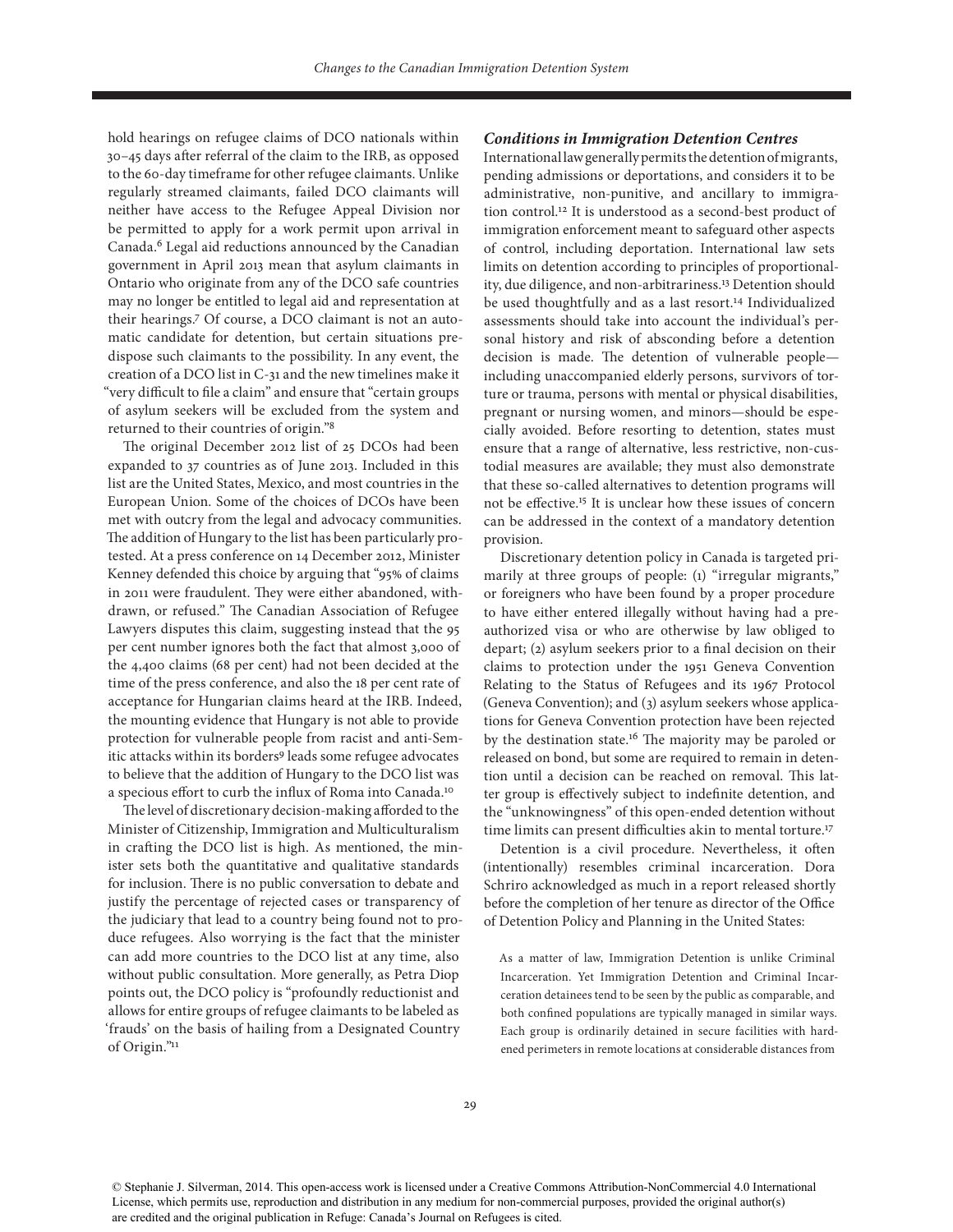counsel and/or their communities. With only a few exceptions, [detention] facilities ... were originally built, and currently operate, as jails and prisons to confine pre-trial and sentenced felons. Their design, construction, staffing plans, and population management strategies are based largely upon the principles of command and control. Likewise, [the United States] adopted standards that are based upon corrections law and promulgated by correctional organizations to guide the operation of jails and prisons.<sup>18</sup>

In his 2008 report to the UN Human Rights Council, the UN special rapporteur on the human rights of migrants observed the escalation of what is referred to in the academic context as a "crimmigration crisis."<sup>19</sup> The special rapporteur specifically cited detention as evidence of this trend: "It is important that irregular migration be seen as an administrative offence and irregular migrants processes on an individual basis. Where possible, detention should be used only as a last resort and in general irregular migrants should not be treated as criminals. The often erratic and unlawful detention of migrants is contributing to the broader phenomenon of the criminalization of irregular migration."20

Detention centres throughout the Western world are characterized by conditions that jeopardize the dignity of detainees. Common problems include inadequate medical, psychological, and hygienic care; subcontracting of services to ill-equipped private firms; and guard misconduct.<sup>21</sup> Significantly, attention is rarely paid to rectifying the mental debilitation wrought by stays in immigration detention centres. Psychological distress indictors amongst detainees include "depression, suicidal ideation, posttraumatic stress, anxiety, panic, and physical symptoms," particularly when "compared with compatriot asylum seekers, refugees, and immigrants living in the community."<sup>22</sup>

There is a growing body of research and media reports concluding that long-term detention has adverse mental health outcomes for detainees.<sup>23</sup> Time in detention is positively associated with severity of the detainee's distress and a persistent negative impact on mental health after release.<sup>24</sup> This finding is particularly important in states such as Canada that do not have official maximum time limits prescribed by law. This finding should be further contextualized against the background of some states reporting that the majority of successful deportations are effected in the first weeks and months of detention; the longer detention lasts, the less likely the outcome will be deportation, the presumed chief purpose of detention.<sup>25</sup> Therefore, mandatory detainees are also probable candidates for eventual release into the community, a confusing and seemingly incoherent effect of the policy interacting with real world constraints.

Neglect or abuse by medical and other professionals employed in detention centres can lead to distressing

situations and even death. For example, the guards, doctors, and nurses who encountered Czech asylum seeker Jan Szamko at the Toronto immigration holding centre in 2011 did not detect that his odd behaviour was due to a lethal fluid buildup that compressed his heart, lowered his blood pressure, and subsequently shut down his bodily functions. On 8 December 2011, Szamko became the first immigration detainee to die in a Canadian facility.26 After accounting for former detainees who die after release from detention, the number of deaths caused by detention would continue to climb.27

#### *The Canadian Immigration Detention System*

Upon contextualization within a worldwide comparison of detention regimes, Canada can be seen to be shifting from a relatively progressive, holistic approach to a more typically draconian, punitive one. The legislative grounds for immigration detention in Canada can be found in sections 54 to 61 of the Immigration and Refugee Protection Act (IRPA), and in sections 244 to 250 of the Immigration Refugee and Protection Regulations (IRPR). The Immigration Refugee and Protection Regulations as well as the Citizenship and Immigration Canada Policy Manual on Detention provide directions on how immigration detention is to be enacted. A member of the Immigration Division (ID) of the Immigration and Refugee Board (IRB) reviews detention after 48 hours, then within the next  $7$  days, and then every subsequent period of 30 days. While the IRB oversees detention reviews and rules on appeals, the Canadian Border Services Agency is the detaining authority that is responsible for ports of entry and enforcing the IRPA.

There are three immigration holding centres (IHCs) in Canada: Toronto IHC with a capacity of 125 beds; Laval (Quebec) IHC with a capacity of 150 beds; and British Columbia IHC at the Vancouver International Airport with a capacity of 24 beds (although this third facility detains people only for up to 72 hours). So-called low-risk detainees are held in IHCs and high-risk detainees—people with criminal backgrounds, potential for flight risk, and/or mental health or behavioural problems—are held in provincial correctional or remand facilities not operated by the Canadian Border Services Agency (CBSA). Private security companies provide the guards that staff the Canadian IHCs. The CBSA claims that 74 per cent of detainees, which in some cases include children, are released within 48 hours.<sup>28</sup>

The Canadian immigration detention system is financially costly. In fiscal year 2008–9, detention and removal programs cost approximately \$92 million, of which detention costs amounted to \$45.7 million, or an average of \$3,185 per detained case. In 2008–09, the cost to Canadian taxpayers of detaining one person for one day in non-CBSA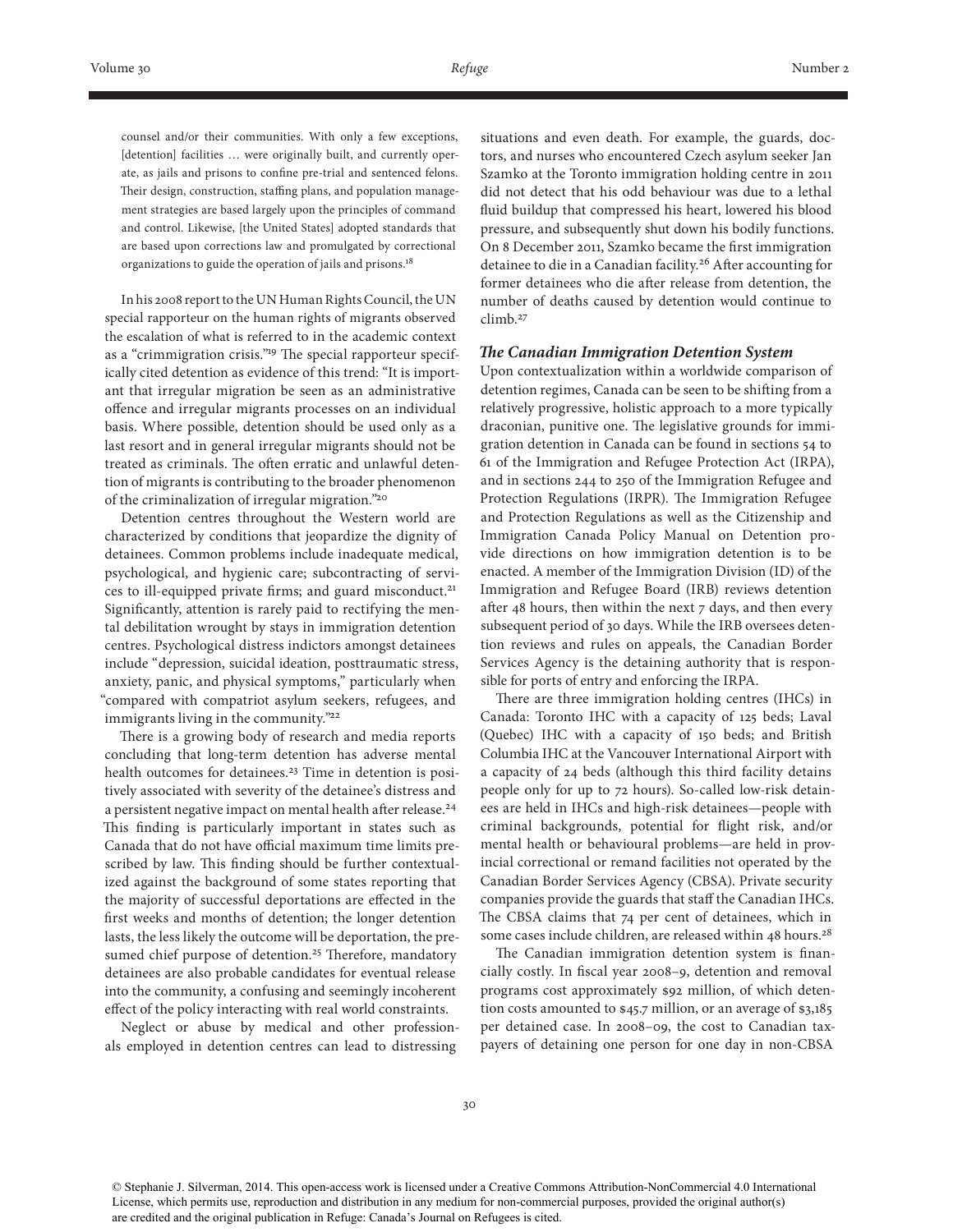provincial facilities ranged from \$120 to \$207.<sup>29</sup> The cost now stands at around \$239 per person per day.30

What happens to refugee claimants, children, and vulnerable people who become subject to detention in Canada? A small percentage of refugee claimants are detained on arrival. As a rule, children and youth (minors under 18 years of age) should not be held in immigration detention; if they are detained, it should be as a measure of last resort. Section 60 of the IRPA affirms "as a principle that a minor child shall be detained only as a measure of last resort, taking into account the other applicable grounds and criteria including the best interests of the child."31 In those exceptional cases where they are detained, international law requires governments to hold children in facilities and conditions appropriate to their age.32 Nonetheless, children are detained even when they are not security risks or dangers to the public. In 2008, an average of 77 children per month were detained, with the monthly average dropping to 31 in the first six months of 2009.33 Some children may be detained as "guests" or because they are "accompanying their detained parent." These children are not included in the official statistical record and so the true number of detained children is higher than the official one cited above.

As regards vulnerable people, there is no systematic screening to identify them in the Canadian detention estate, and CBSA facilities do not offer any type of counselling services.34 If detainees are identified as exhibiting certain behavioural problems—such as aggressiveness—or mental illness—such as suicidal tendencies—then they are often transferred to prisons. For example, male asylum seekers in Ontario who exhibit behavioural or mental health problems are usually transferred to Central East Correctional Centre (the "Lindsay Super jail") if it is for a long period of time, and to the Toronto West Detention Centre, if it is for a shorter period of time or they have suicidal tendencies.35 There is a related concern that immigration detainees are co-mingling with criminal inmates, and that twotiered mental health care is being provided in prisons with Canadian-born people being prioritized over newcomers.36

#### *The Far-Flung Locations of Detention Centres*

Since the IHCs are relatively small in capacity, dispersal amongst facilities is often the only strategy available when a large-scale detention order is made or when a large group of new arrivals is detained. For example, after the arrival of the MV *Sun Sea*, nearly 200 male passengers and crew were housed in a makeshift detention area set up in the yard of the Fraser Regional Correctional Centre; women went to the Alouette Correctional Centre, and those with children went to the Burnaby Youth Custody Services Centre. These

facilities are located in the district of Maple Ridge, over 40 kilometres away from Vancouver.

The paucity of detention space in Canada raises a related concern: the unfairness of the chance of detention being highly correlated to whether the migrant or asylum seeker is arrested in Toronto and Montreal versus anywhere else in the state. The Canadian Council for Refugees notes, "Asylum seekers in Toronto and Montreal appear to be more readily detained than asylum seekers in other areas, because of the convenient availability of a detention centre. Furthermore, there are indications that in those cities the decision to detain or not detain is significantly influenced by how full the detention centre is and whether there is money in the detention budget or not."37 If true, this scenario amounts to an arbitrary deprivation of liberty, a contravention of international legal rules on practising detention.

Although the IHCs are located close to the top three destination cities for migrants coming to Canada, the provincial jails are more difficult to get to without a car. The far-flung locations of the jails complicate the abilities of detainees' networks to visit and to provide support. Compounding these issues of access are centres' limited hours of visitation, detainees' difficulties gathering case-relevant evidence from detention, and the growing use of videoconference technology that allows for an immigration judge (and interpreter) in one courtroom to hear the case of an immigration detainee located in another courtroom some distance away. Cultural and linguistic barriers also compromise the abilities of some detainees to proceed fruitfully through their asylum and immigration adjudication procedures.<sup>38</sup> Further, the mobility of detainees among the IHCs and the jails may also have an ancillary effect of presenting them as more transient and fleeting to actors that have an influence over their experiences, thereby leading to a reduction in care from figures such as guards, managers, and case workers.39 The difficulties of the conditions in provincial jails are multiplied in the context of mandatory detention: the typically long periods of detention spent in a space of relative isolation but hyper-exposure to guards, fellow detainees, and insecurity can lead to long-term mental and physical health consequences, a situation that is particularly egregious in light of the fate of release into the community that awaits many of the people subject to mandatory detention.

### *Conclusions and Recommendations*

Although it has been used only once as of June 2014, the power of the C-31 "irregular arrivals" designation should not be underestimated. The designation signals a growth in reasons or justifications for mandatory detention in Canada. If recent legal challenges fail and C-31's detention of asylum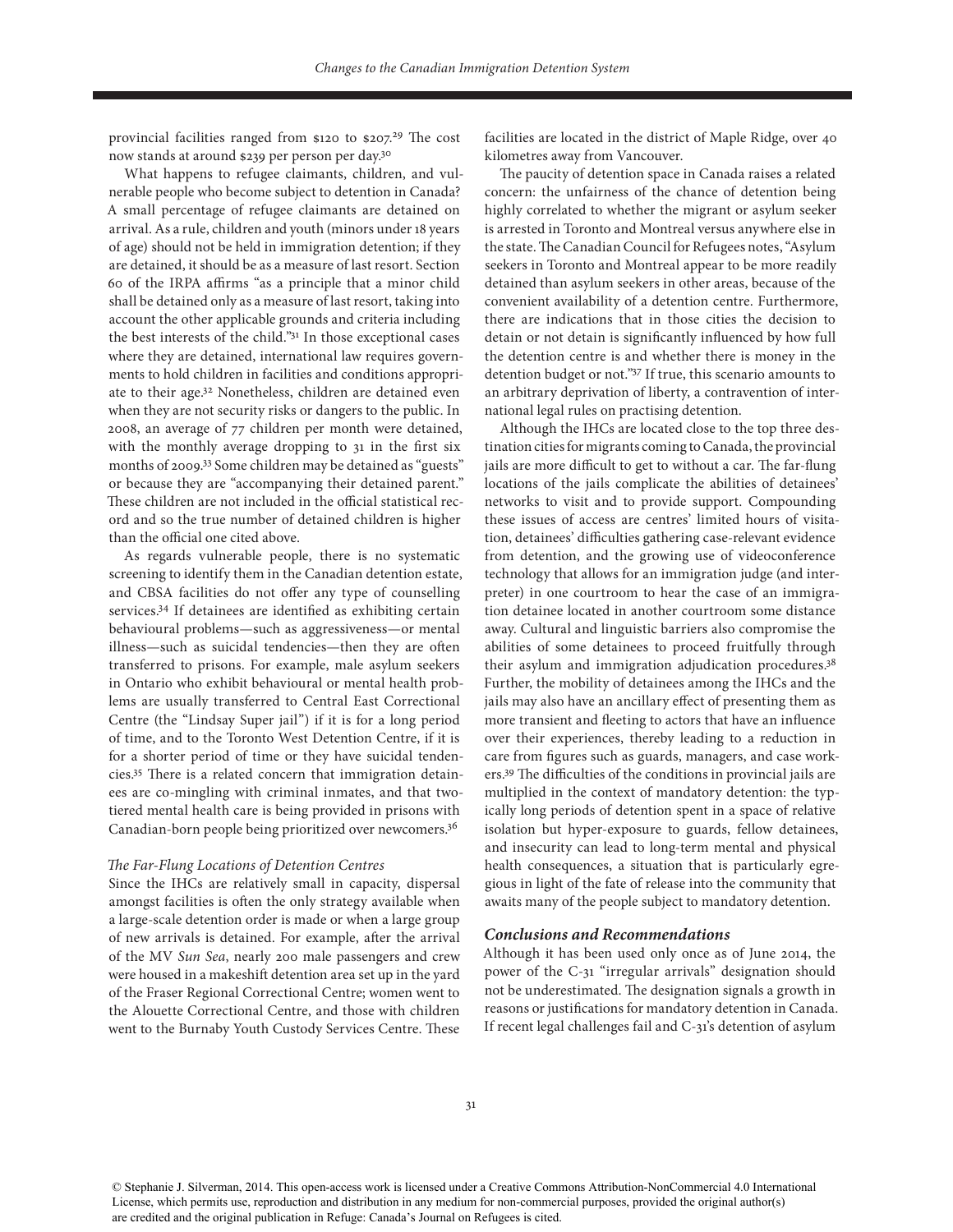seekers on the basis of their means of arrival is normalized into everyday Canadian immigration policy, the designation will work hand-in-hand with the DCO policy to create a system of more distrust and less protection for *all* new arrivals. The level of discretion in deciding the entries on the DCO list is out of proportion with the consequences for migrants from those countries. In light of the grave concerns highlighted by the public outcry over the DCO list, the minister of citizenship, immigration and multiculturalism should initiate a more robust conversation to justify the choices of countries included on the list and to validate the high level of public trust accorded to the minister via the discretionary decision-making powers.

Immigration detention systems expose an already vulnerable population to a potentially devastating situation in which their mental and physical health undoubtedly deteriorates. Instead of seeking measures to alleviate this burden, the Canadian government is using C-31 and other policy tools that effectively worsen it. Long-term detainees are both more psychologically and physically damaged from their experiences in IHCs and provincial jails, and more likely to remain in Canada after release. The policy of mandatorily detaining certain groups of non-citizens who are then expected to integrate and assimilate into Canadian society appears to be somewhat incoherent. Indeed, C-31 and the DCO policy are examples of a policy objective being effectively stymied by practical constraints, and the result may turn out to be antithetical to the original motivation for implementing the legislation.

It is also important to recognize that the damage from detention is not limited to those persons who are incarcerated: there is a ripple effect out from the IHCs and jails into the wider community, touching the detainee's networks but also ordinary residents who form negative impressions of detainees as criminals, deviants, and worse.40 Xenophobia and prejudice directed at detainees—including but not to those hailing from a DCO—can loop back to feed in to the sorts of moral panics that turned the arrivals of eight ships over a period of 14 years into an apparently acceptable justification for mandatory detention for one year. Scholars are observing a growing cohort of developed states that are calling on and exploiting their detention systems to amplify minor events into full-blown crises, thus rendering massive changes to immigration and asylum policies virtually indisputable in the public domain.41 In the wake of these eight ships and the subsequent creation of a DCO list and draconian detention provisions, it is possible that Canada should be added to this dubious group. The implications of this turn for the larger Canadian democratic polity should provide an interesting topic of research in another article.

#### Notes

- 1 Bilbo Poynter, "Canada Accused of Treating Tamil Asylum Seekers like Prisoners: After 500 Men, Women and Children Arrived off Vancouver Island in 2010, Some Were Held for up to a Year in Prison Facilities," *Guardian*, 29 November 2012, http://www.guardian.co.uk/world/2012/ nov/29/canada-accused-tamil-asylum-prisoners.
- 2 Alex Neve and Tiisetso Russell, "Hysteria and Discrimination: Canada's Harsh Response to Refugees and Migrants Who Arrive by Sea," *University of New Brunswick Law Journal* 62, no. 1 (2011): 37–46.
- 3 Stephanie J. Silverman, "Detention in Canada," Detention & Asylum Research Cluster, 2013, http://refugeeresearch. net/ms/detention/detention-asylum-in-countries/detention-in-canada/*.* For further discussion of C-31, see, e.g., Petra Molnar Diop, "The 'Bogus' Refugee: Roma Asylum Claimants and Discourses of Fraud in Canada's Bill C-31," *Refuge* 30, no. 1 (2014): 67–80; Canadian Council for Refugees, "Overview of C-31 Refugee Determination Process," 21 February 2013, http://ccrweb.ca/en/refugee-reform.
- 4 Citizenship and Immigration Canada, "Designated Countries of Origin," 30 May 2013, http://www.cic.gc.ca/english/ refugees/reform-safe.asp.
- 5 Silverman, "Detention in Canada."
- 6 Citizenship and Immigration Canada, "Designated Countries of Origin."
- 7 Nicholas Keung, "Legal Aid Ontario Cutbacks Could Leave Desperate Refugees without Lawyers at Hearings," *Toronto Star*, 4 April 2013, http://www.thestar.com/news/ immigration/2013/04/04/legal\_aid\_ontario\_cutbacks\_ could\_leave\_desperate\_refugees\_without\_lawyers\_at\_ hearings.html. Cf. Legal Aid Ontario / Aide Juridique Ontario, "Response to Enquiry on Legal Aid Changes on Immigration/Refugee Cases," http://www.legalaid.on.ca/ en/news/mediaenquiries/1304-05\_torontostar.asp.
- 8 Diop, "'Bogus Refugee,'" 74.
- 9 Kristen Shane, "Critics Urge Rethink of Hungary's Safe-Country Label: 'Alarming' Election Results, Rising Anti-Semitism Seen as Concerns; Hungarian Government Says It's Trying to Quash Radicalism," *Embassy*, 23 April 2014, http://www.embassynews.ca/news/2014/04/22/criticsurge-rethink-of-hungaary's-safe-country-label/45444.
- 10 E. Arbel, J. Beaudoin, and E. Arbel, "Why Is There No Refuge for Roma Refugees?" *Huffington Post*, 21 December 2012, http://www.huffingtonpost.ca/stephanie-j-silverman/ roma-refugees-canada-immigration\_b\_2346160.html.
- 11 Diop, "'Bogus Refugee,'" 73.
- 12 Daniel Wilsher, "The Administrative Detention of Non-Nationals Pursuant to Immigration Control: International and Constitutional Law Perspectives," *International and Comparative Law Quarterly* 53, no. 1 (2008): 897.
- 13 S. J. Silverman, "'Regrettable but Necessary'? A Historical Study of the UK Immigration Detention Estate and Its Opposition," *Politics & Policy* 40, no. 6 (2012): 1131–57.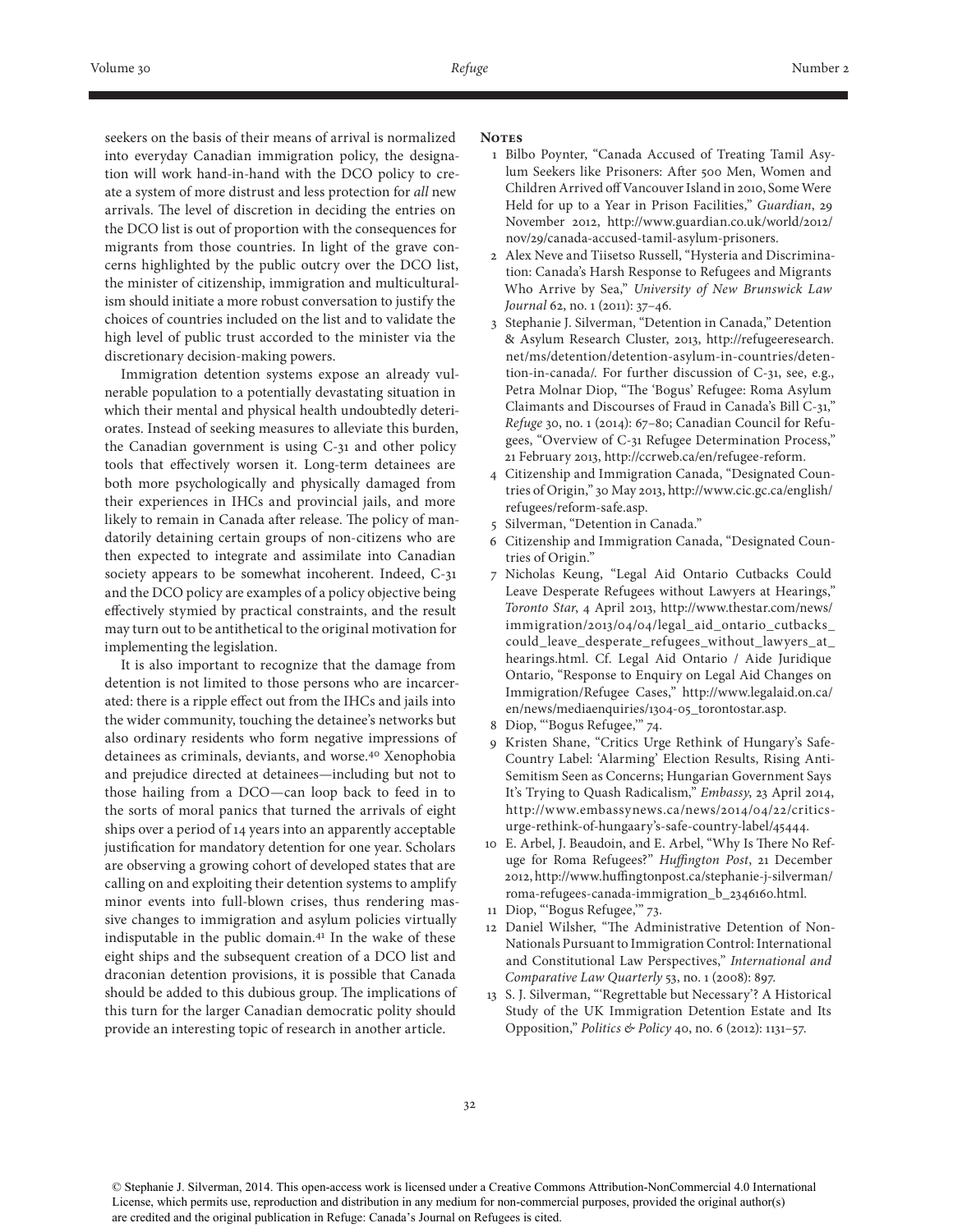- 14 François Crépeau, *A/HRC/20/24: Report of the Special Rapporteur on the Human Rights of Migrants* (Geneva: United Nations General Assembly, 2012), para. 68; UNHCR: UN Refugee Agency, *Detention Guidelines: Guidelines on the Applicable Criteria and Standards relating to the Detention of Asylum-Seekers and Alternatives to Detention* (Geneva: UNHCR: UN Refugee Agency, 2012): guideline 4.1. Since international law instructs governments to refrain from detaining vulnerable people—including unaccompanied elderly persons, survivors of torture or trauma, persons with mental or physical disabilities, pregnant or nursing women, and minors—detention of vulnerable people should only ever be a measure of last resort.
- 15 Amnesty International, *Irregular Migrants and Asylum-Seekers: Alternatives to Immigration Detention* (London: Amnesty International Publications, 2009).
- 16 Stephanie J. Silverman, "Detention and Asylum in Canada and Abroad," *Detention and Asylum Research Cluster*, ed. J. Hyndman and D. Nakache (Toronto: Refugee Research Network, 2013). International legal and advocacy circles do not generally consider the second group—pre-decision asylum seekers—as an acceptable target for detention, as such cases often seem to be arbitrary or punitive and, hence, in violation of legal norms and conventions. I thank the *Refuge* anonymous reviewer for urging this important clarification.
- 17 Alfred de Zayas, "Human Rights and Indefinite Detention," *International Review of the Red Cross* 87, no. 857 (2005): 20.
- 18 Dora Schriro, *Immigration Detention: Overview and Recommendations* (Washington, DC: U.S. Department of Homeland Security, 2009), 4.
- 19 In the U.S. context, Juliet Stumpf refers to the merger of criminal and immigration law as the "crimmigration crisis" and argues that the purposeful mergers of these two bodies "primarily serve to separate the individual from the rest of US society through physical exclusion and the creation of rules that establish lesser levels of citizenship." Juliet Stumpf, "The Crimmigration Crisis: Immigrants, Crime, and Sovereign Power," *American University Law Review* 56, no. 2 (2006): 381. Scholars argue that, throughout the Western world and in various ways, the "crimmigration crisis" has been augmented by the discourse of national security. This intermingling has led to the double or triple punishment of migrants. See, e.g., Ana Aliverti, "Making People Criminal: The Role of the Criminal Law in Immigration Enforcement," *Theoretical Criminology* 16, no. 4 (2012): 417–34; David Manuel Hernández, "Pursuant to Deportation: Latinos and Immigrant Detention," *Latino Studies* 6 (2008): 35–63; Anna Pratt, "Between a Hunch and a Hard Place: Making Suspicion Reasonable at the Canadian Border," *Social & Legal Studies* 19, no. 4 (2010): 461–80; Karla Mari McKanders, "Unforgiving of Those Who Trespass against U.S.: State Laws Criminalizing Immigration Status," *Loyola Journal of Public Interest Law* 12 (2011): 331–63.
- 20 UN Human Rights Council, "Report of the Special Rapporteur on the Human Rights of Migrants, Jorge Bustamante," UN Doc. A/HRC/7/12, 25 February 2008, para. 50.
- 21 Galina Cornelisse, *Immigration Detention and Human Rights: Rethinking Territorial Sovereignty* (Leiden, Netherlands: Martinus Nijhoff Publishers, 2010), 21; A. Nethery and S. J. Silverman (2014). "Overview of 'Immigration Detention: The Migration of a Policy and Its Human Impact,'" Coherence and Incoherence in Migration Management and Integration: Policies, Practices and Perspectives, 7th Annual Conference of the Canadian Association for Refugee and Forced Migration Studies, Centre de Recherche en Droit Public, Université de Montréal, 2014*.*
- 22 Derrick Silove, Zachary Steel, and Charles Watters, "Policies of Deterrence and the Mental Health of Asylum Seekers," *JAMA* 284, no. 5 (2000): 608.
- 23 Caroline Fleay and Linda Briskman. "Hidden Men: Bearing Witness to Mandatory Detention in Australia," *Refugee Survey Quarterly* 32, no. 3 (2013): 128.
- 24 Katy Robjant, Rita Hassan, and Cornelius Katona, "Mental Health Implications of Detaining Asylum Seekers: Systematic Review," *British Journal of Psychiatry* 194 (2009): 306– 12; Janet Cleveland, Cécile Rousseau, and Rachel Kronick, "Bill C-4: The Impact of Detention and Temporary Status on Asylum Seekers' Mental Health," Brief for submission to the House of Commons Committee on Bill C-4, the *Preventing Human Smugglers from Abusing Canada's Immigration System Act*, http://oppenheimer.mcgill.ca/IMG/ pdf/Impact\_of\_Bill\_C4\_on\_asylum\_seeker\_mental\_ health\_full-2.pdf.
- 25 Dennis Broeders. "Return to Sender? Administrative Detention of Irregular Migrants in Germany and the Netherlands," *Punishment & Society* 12, no. 2 (2010): 182.
- 26 Nicholas Keung, "Not 'Good to Fly': The Tragic Death of a Roma Refugee," *Toronto Star*, 28 March 2011.
- 27 Alison Siskin, *CRS Report for Congress: Health Care for Noncitizens in Immigration Detention* (Washington DC: Congress, 2008), http://assets.opencrs.com/rpts/ RL34556\_20080627.pdf, 22.
- 28 N. Keung, "Hundreds Held in Canada's Immigration Cells," *Toronto Star*, 18 November 2013, http://www.thestar.com /news/canada/2013/11/18/hundreds\_held\_in\_canadas\_ immigration\_cells.html#.
- 29 D. Nakache, *The Human and Financial Cost of Detention of Asylum-Seekers in Canada* (Geneva: United Nations High Commissioner for Refugees, 2012)**,** 104*,* 39, 38.
- 30 Keung, "Hundreds Held."
- 31 Canadian Council for Refugees, "Detention and Best Interests of the Child," November 2009, http://ccrweb.ca/ documents/detentionchildren.pdf, 2.
- 32 Nakache, *Human and Financial Cost,* 4.
- 33 Canadian Council for Refugees, "Detention," 8, 7.
- 34 Nakache, *Human and Financial Cost*, 80.
- 35 Ibid.*,* 82.
- 36 Ibid.*,* 84.